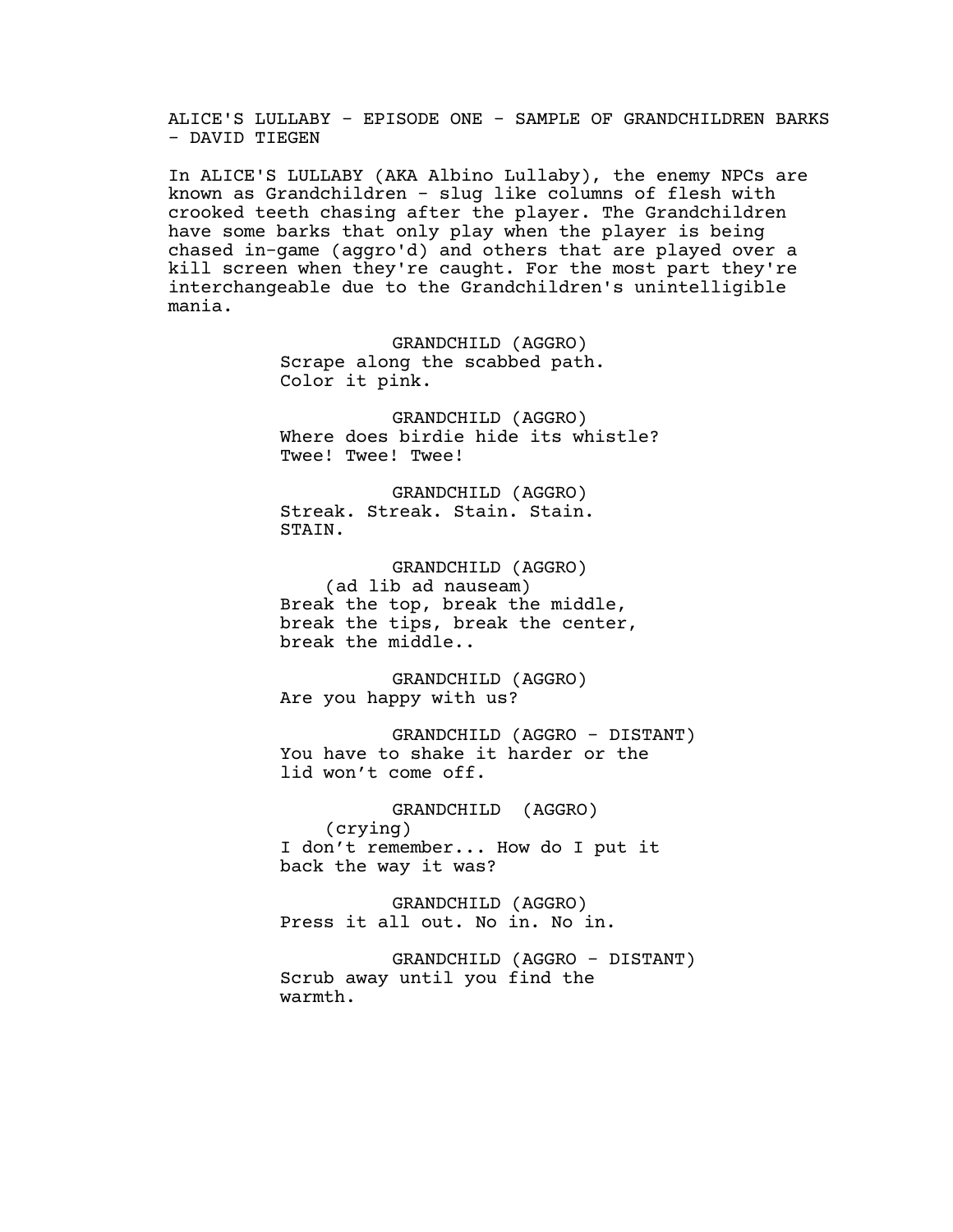GRANDCHILD (KILL SCREEN) First the wet and then the dark and then the wet and then the dark and then the wet and then the dark and the wet and the dark and the wet and the dark....

GRANDCHILD (AGGRO - DISTANT) Move again and I'll take the red away.

## GROUP ENCOUNTERS

The below barks are to be recorded in groups or something to be roughly ad-libbed by a voice actor, for when grandchildren are encountered in large numbers.

> GRANDCHILDREN (GROUP AGGRO) Oh. Oh no. No. You aren't allowed. Stay there. Stay still. I'll take care of it. I'll just take care of it quick. Quick like a loose tooth. You just stay put and keep it easy. Easy. Don't run.

> GRANDCHILDREN (GROUP AGGRO) Huh? Hello? Stranger? ... Stranger? ... Stranger. (as if they've found you now) Hello. You are lost, aren't you? We'll take you home. Don't you want to go home, stranger?

> > GRANDCHILDREN

(Group AGGRO - trapped area)

You know you can't balance your melon on a saw blade without splitting yourself wide open. You can't take the cheese from the trap without breaking your neck. You can't turn the lights off without bumping over the lamp. You can't, you know. You can't. You can't enter a house without meeting your neighbor. You can't eat bread without spoiling their meal. You can't expect to choke without being heard. You can't expect the neighbor without a saw blade. You can't.

(MORE)